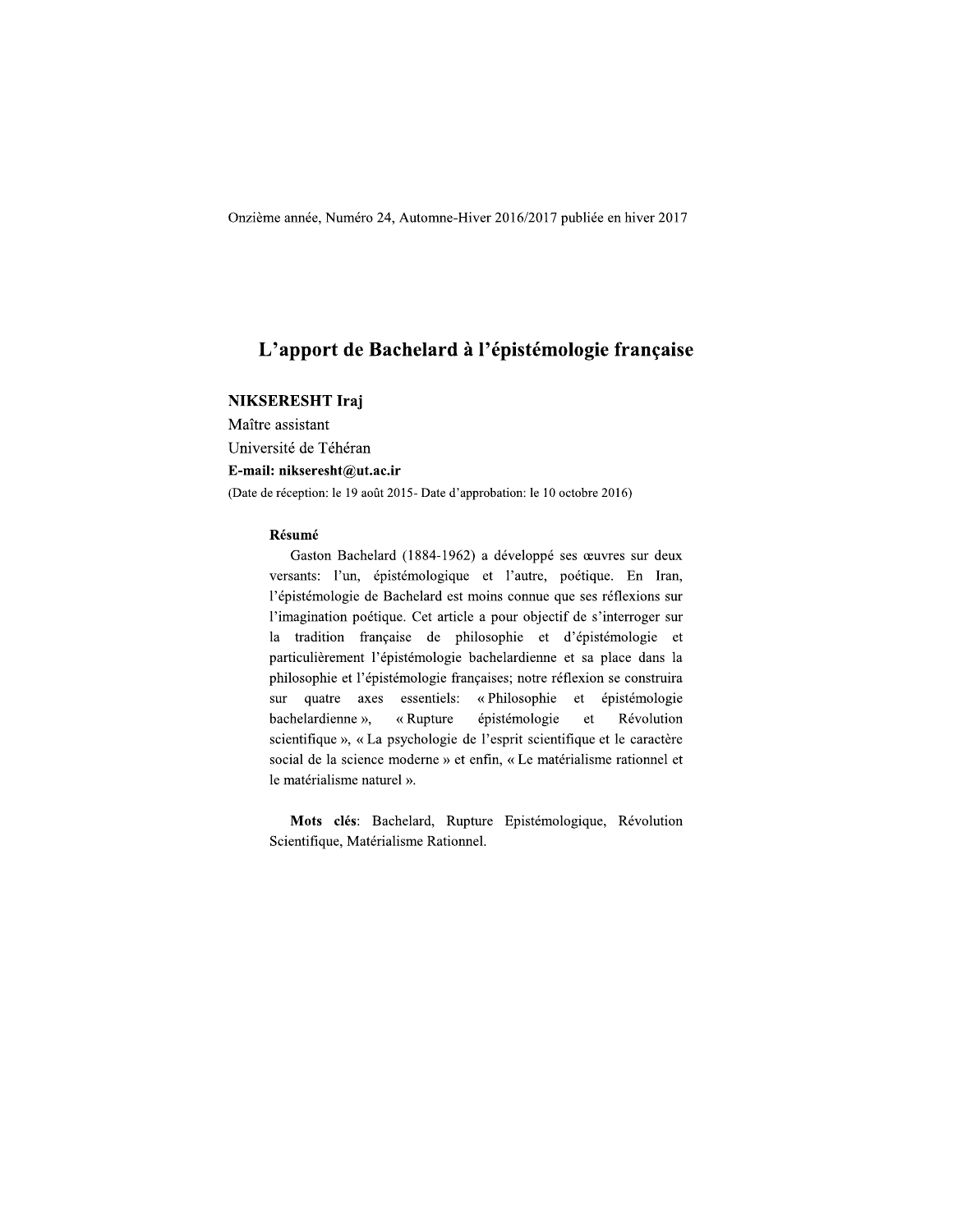## Introduction

La physique moderne, notamment la théorie des quanta et la découverte de Max Planck, a soulevé une série de problèmes très généraux d'ordre strictement physique et qui ont obligé néanmoins les physiciens à sortir du cadre étroit de leur discipline et à reprendre à leur compte certaines grandes questions philosophiques.

Aux yeux de W. Heisenberg et de N. Bohr, deux fondateurs de la physique moderne, la naissance de la physique quantique apparaît comme une révolution radicale dans les concepts sur lesquels la description de la Nature avait été fondée jusqu'alors. Ce fut un nouveau « fondement de la science de la Nature » (Bohr, 1991: 466), selon W. Heisenberg, qui soulignait la « rupture réelle dans la structure de la science, voire le changement apporté dans la réalité » (Heisenberg, 1971: 12). Il s'agit en fait d'une réflexion rétrospective sur l'ensemble de la science et de la philosophie moderne; et E. Schrödinger évoquait, non sans lyrisme, l'attitude « passionnante, neuve et révolutionnaire » (Schrödinger, 1992: 13). Selon Gaston Bachelard: « la science contemporaine fait entrer dans un monde nouveau. Si l'homme pense la science, il se renouvelle en tant qu'homme pensant » (Bachelard, 1953: 1). Cela explique le recours à la philosophie qui a réuni et opposé les différents fondateurs de la théorie quantique. Des philosophes aussi différents que Kojève, Heidegger, Cassirer, Weyl, Carnap, Reichenbach, Meyerson ou Bachelard ont fait de la physique quantique un sujet central de leur préoccupation et l'on trouve dans leurs œuvres des références explicites à la physique quantique.

Dans cet article, on se propose d'examiner une partie des écrits de Gaston Bachelard qui, dans le monde de la philosophie des sciences en France, entre 1930 et 1960, s'est intéressé de plus près à l'interprétation philosophique de la physique quantique et de la relativité en y consacrant un plus grand nombre d'écrits. Bachelard se penche également sur rôle que joue la science moderne dans la pensée humaine. Avant d'entrer dans le vif du sujet, nous allons tout d'abord examiner la philosophie et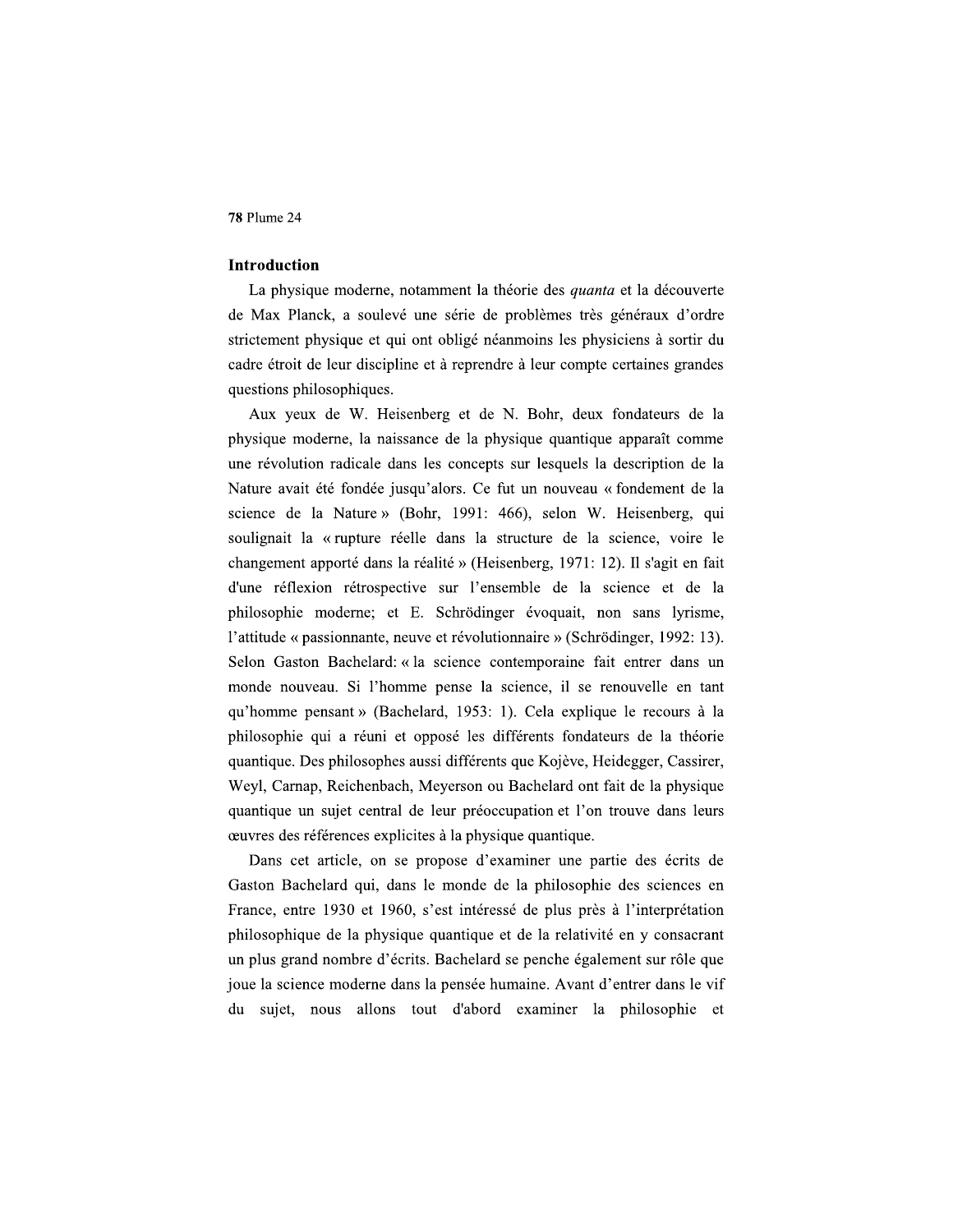l'épistémologie de Bachelard. Ensuite, nous tenterons de répondre aux questions suivantes: y a-t-il en France une tradition épistémologique? Quelle place faut-il attribuer à Bachelard dans la philosophie et l'épistémologie en générale, et tout particulièrement en France? Quelles sont les nouveautés essentielles de l'épistémologie bachelardienne? Quel rôle joue l'histoire de la science dans l'élaboration de l'épistémologie bachelardienne?

Pour répondre à ces questions, nous allons nous concentrer sur « la l'épistémologie philosophie  ${\it et}$ bachelardienne », « la rupture épistémologique et la révolution scientifique », « La psychologie de l'esprit scientifique et caractère social de la science moderne » et enfin sur « le matérialisme rationnel et le matérialisme naturel ».

### Bachelard et l'épistémologie française

Il ne s'agit pas pour nous de revenir aux discussions qui se sont déroulées en France, au tournant des  $XIX^{\text{ème}}$  et  $XX^{\text{ème}}$  siècles. A. Brenner a communément admis que :

> « La tradition épistémologique française prend son point de départ chez Bachelard. En effet, il a donné une impulsion forte à la philosophie des sciences. Nous devons à Bachelard des analysées, dans lesquelles les ressources de la philosophie et de l'histoire des sciences sont manièes avec dextérité pour éclairer l'activité scientifique. Pourquoi ne pas l'avouer? La philosophie des sciences ne constitue pas une démarche aisée et évidente. Cette discipline relève de la philosophie par sa méthode et de la science par son objet d'étude. L'homme est naturellement porté à connaître; c'est avec effort qu'il cherche à savoir comment il connaît. L'efficacité de la démarche scientifique détourne de s'interroger sur sa nature même » (Brenner, 2003: 2).

Il continue: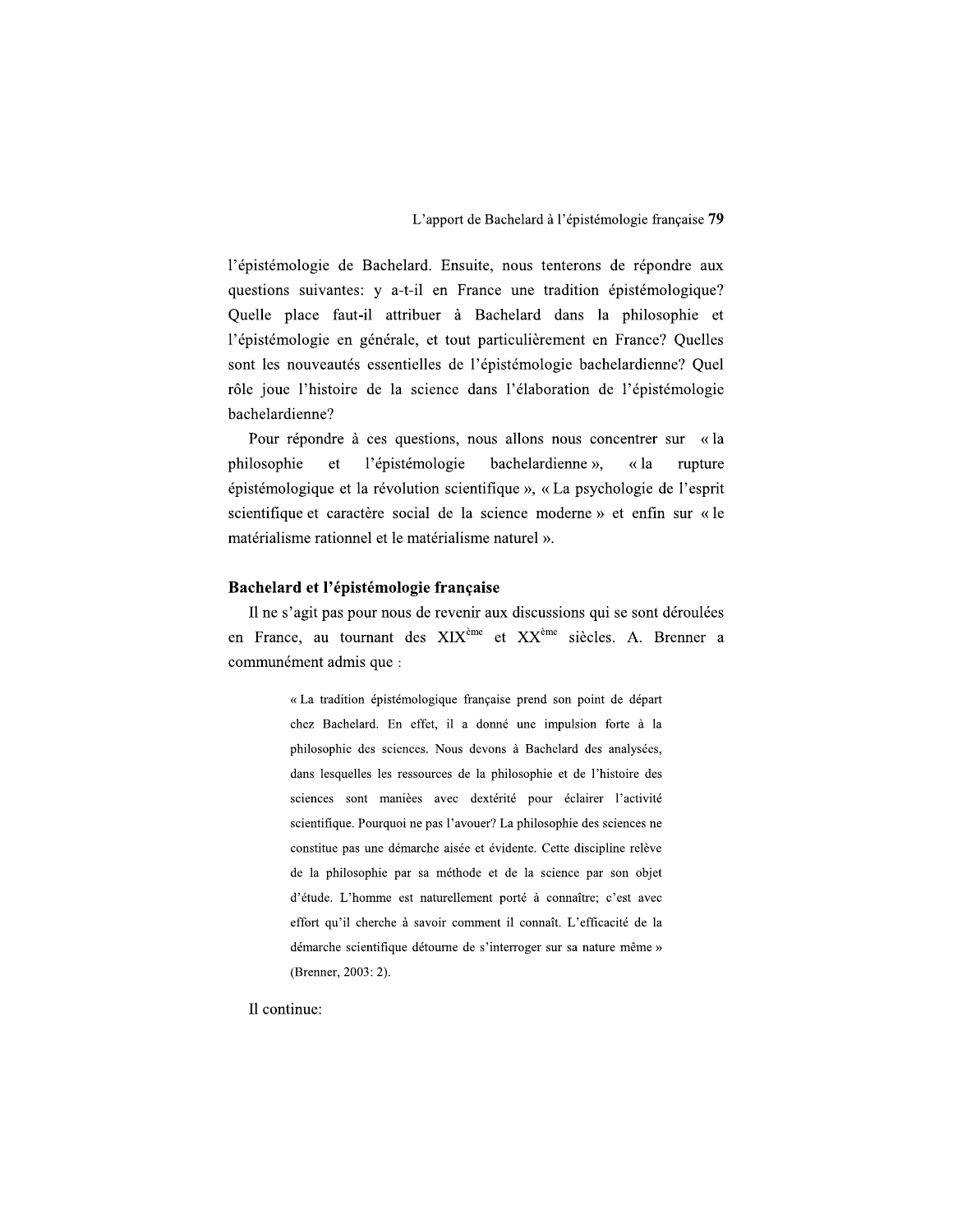« Contre les prétentions hégémoniques de la phénoménologie et de l'existentialisme, Bachelard a su maintenir un espace propre à l'épistémologie: la philosophie ne se réduit pas à l'expérience ordinaire, ni même à l'expérience élargie aux diverses activités spécialisées de l'homme. La philosophie vise également à s'interroger sur la théorie dans ses rapports avec le réel; elle analyse des systèmes de concepts fabriqués par l'homme. Bachelard a certainement apporté sa contribution ici. De surcroît, il est le fondateur d'une école qui inclut des maîtres à penser tels que G. Canguilhem et M. Foucault »  $(Ibid.).$ 

Comme nous l'a bien expliqué D. Lecourt dans son *Pour une critique de* l'épistémologie: Bachelard, Canguilhem, Foucault: « Il est vrai que Bachelard fut le maître de Canguilhem, et Canguilhem celui de Foucault » (Lecourt, 1978: 7). Toutefois, il ne faut pas oublier que Bachelard est de la même génération que les caciques du Cercle de Vienne. Pour ne pas aller très loin et afin d'éviter d'entrer dans le détail, disons simplement que Bachelard s'oppose au positivisme sous diverses formes (Ibid.). A l'approche logique des positivismes logiques avec leur Manifeste, il préfère l'approche historique et sa préférence accordée au rationalisme. Lorsque Bachelard entre sur la scène intellectuelle française et publie ses œuvres, l'histoire des sciences et de la philosophie des sciences sont déjà constituées. Il devient, avec A. Koyré, l'une des figures de proue de l'école d'épistémologie française: Bachelard développe une philosophie historique des sciences (Lecourt, 2002) et Koyré, une histoire philosophique des sciences (Jorland, 1981). Aujourd'hui, « nous connaissons, selon Ernico Castelli Gattinara, cette tradition par l'histoire de la « pensée » scientifique de Koyré et l'histoire épistémologique des sciences en France lui doit beaucoup » (Ernico Castelli Gattinara, 2001).

Il existe une ambiguïté sur l'usage et la définition de l'histoire des sciences chez Bachelard que G. Canguilhem a bien expliquée: « Il faut bien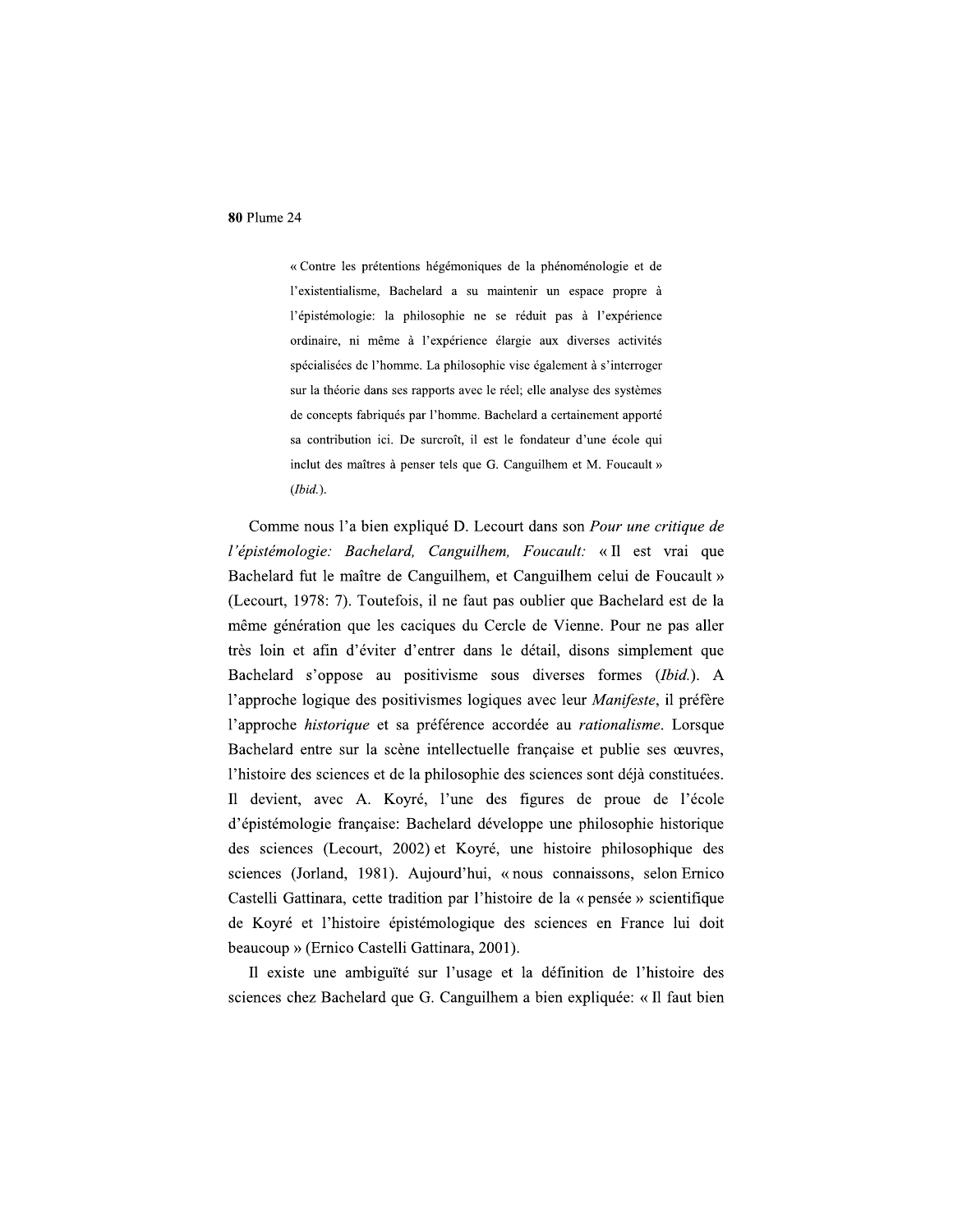saisir l'originalité de la position de Bachelard, face à l'histoire des sciences. En un sens, il n'en fait jamais. En un autre sens, il ne cesse d'en faire. Si l'histoire des sciences consiste à recenser des variantes dans les éditions successives d'un traité, Bachelard n'est pas un historien des sciences », mais plutôt un épistémologue faisant un usage permanent de l'histoire des sciences. «Si l'histoire des sciences consiste à rendre sensible – et intelligible à la fois – l'édification difficile, contrariée, reprise et rectifiée, du savoir, alors l'épistémologie de Bachelard est une histoire des sciences toujours en acte » (Canguilhem, 1968). Dans ce sens, selon Canguilhem, l'épistémologie de Bachelard enveloppe une conception méthodologique définie de l'histoire des sciences.

La philosophie bachelardienne a suffisamment été appréciée par les grandes épistémologues français, comme Koyré, Althusser, Canguilhem, Foucault. Bachelard appliquait son épistémologie essentiellement à la physique, aux mathématiques, à la chimie et à la logique; Canguilhem, lui, l'appliquera à la biologie et à la médecine. Althusser développera la notion épistémologique » en référence à de  $\alpha$  coupure la  $\alpha$  rupture épistémologique » bachelardienne. Finalement, le concept de paradigme inventé par Kuhn sera inspiré de Bachelard (Lecourt, 1972; Wunenburger,  $2003$ ).

# Philosophie et épistémologie Bachelardiennes: Le matérialisme rationnel

Bachelard revendique un « réalisme scientifique », un « réalisme instruit » comme l'une des caractéristiques de l'activité rationaliste de la physique du XX<sup>ème</sup> siècle. Ce réalisme est couplé au « rationalisme appliqué » et se confond alors avec le « matérialisme technique ».

La philosophie de Bachelard est pour l'essentiel un nouvel idéalisme, présenté sous le couvert d'une épistémologie qui pense pouvoir se développer par-delà les oppositions philosophique traditionnelles. Cet idéalisme épistémologique se profile, ou se cache, sous les noms variés de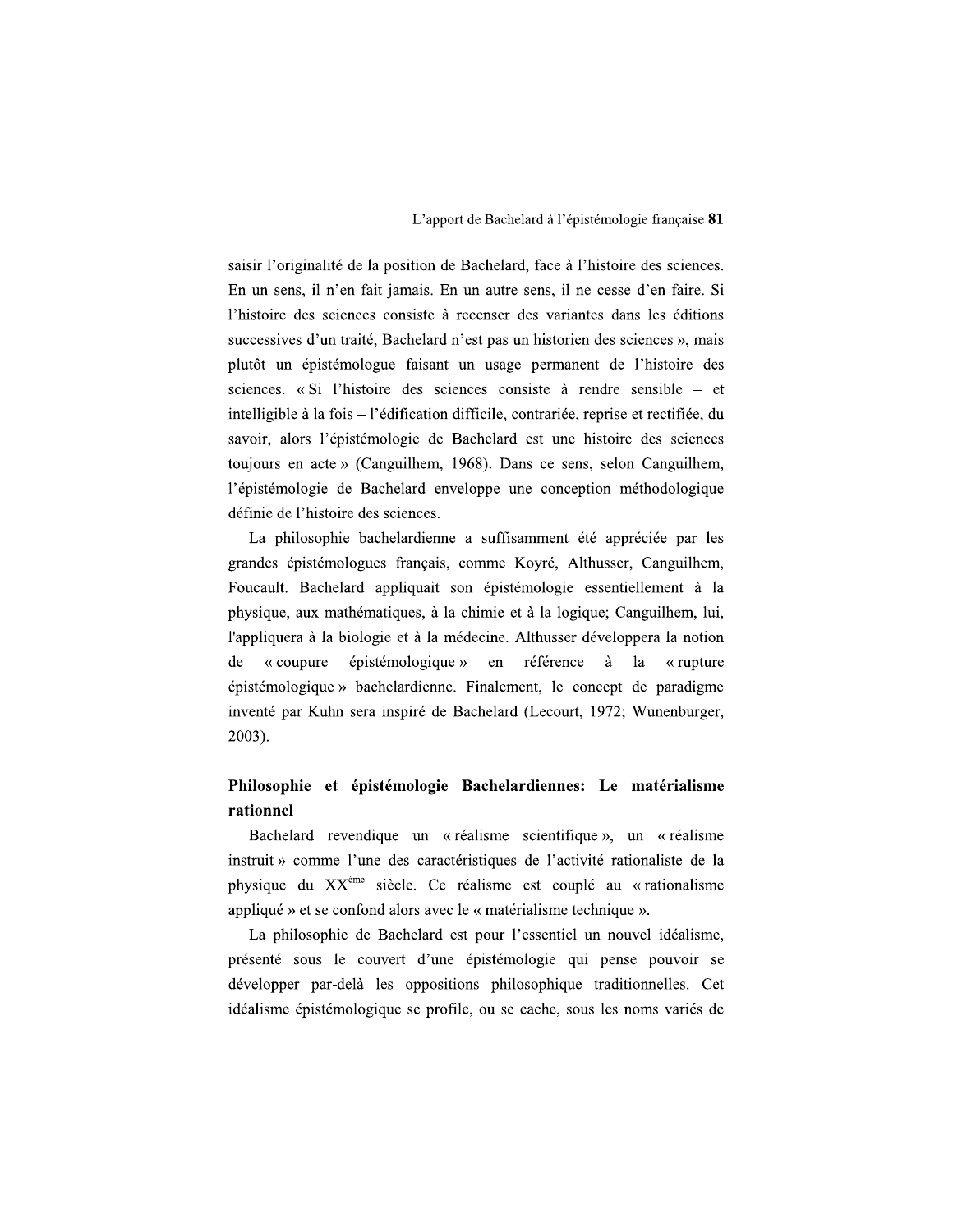polyphilosophisme, de « rationalisme appliqué », de « matérialisme rationnel » et d'« idéalisme discursif ». Face à cette diversité, à cette complexité, on comprendra que la tâche de quiconque s'attachera à déterminer cette « philosophie » s'avère difficile. Mais grâce, aux travaux de Lecourt (Lecourt, 1974: 25-57), on peut dire de manière générale que l'œuvre de Bachelard est une philosophie qui ne fut pas construite, dit-il en substance, mais une non-philosophie, qui serait à la fois, poursuit-il, un effet de la rupture de Bachelard avec l'idéalisme dominant de la philosophie française dans la première moitié du XX<sup>ème</sup> siècle, et de l'impossibilité où il s'est trouvé, dans ce contexte, de développer une véritable philosophie matérialiste contre cet idéalisme. Cette non-philosophie, dans un premier temps, rejette toutes les philosophies de son temps qui prétendaient légiférer la pensée française dans la première moitié du XX<sup>ème</sup> siècle, surtout le néokantisme avec sa reprise de la synthèse transcendantale, la phénoménologie avec sa doctrine de la conscience *a priori* transcendantale et les écoles positivistes pragmatistes. Lecourt sépare donc les deux éléments suivants: les thèses en épistémologie et les thèses sur l'imagination, et restitue pour nous les thèses philosophiques (matérialistes) que seraient en pratique les thèses épistémologiques (*Ibid*, 59-88).

La philosophie du non, publié six ans après Le Nouvel esprit scientifique, commence avec une annonce: dans cette partie de son livre Bachelard va présenter une philosophie des sciences « qui serait vraiment adéquate à la pensée scientifique en évolution constante » (Bachelard, 1966a: 7). Bachelard a publié ce livre en 1940; depuis le début de XX<sup>ème</sup> siècle, les sciences physico-chimiques, en particulier la physique quantique, et la relativité générale sont bien établies et la communauté scientifique s'accorde à reconnaître l'aspect révolutionnaire de la nouvelle science. Il faut bien remarquer que La philosophie du non a pour sous-titre « Essai sur d'une philosophie du nouvel esprit scientifique ». Dix ans plus tard, Bachelard écrit l'Activité rationaliste de la physique contemporaine. Ce livre aussi commence par une même annonce comme le livre précédent.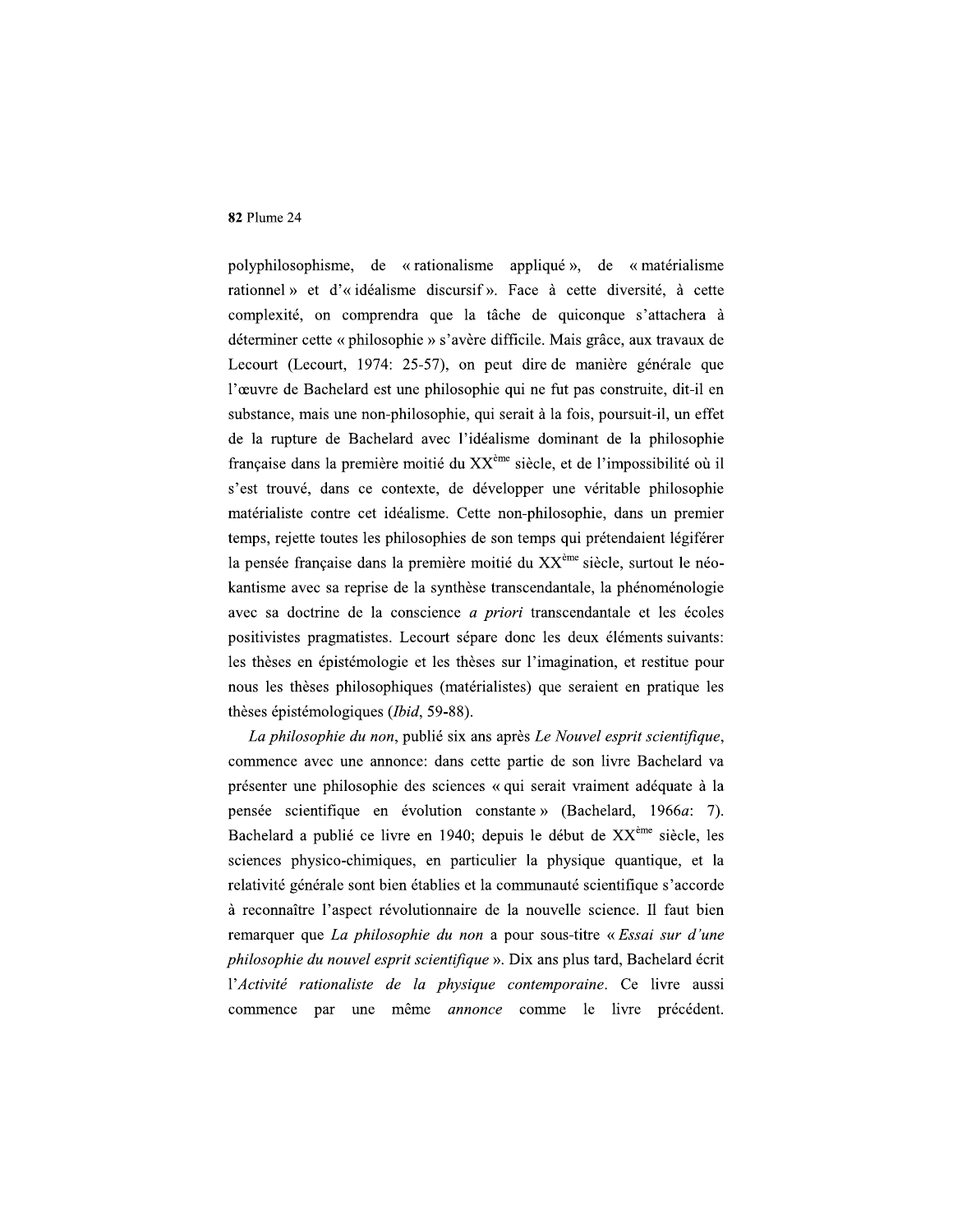« L'introduction de l'ouvrage, l'un des textes les plus justement célèbres de Bachelard, explique Lecourt, est consacrée à énoncer, sur un mode programmatique, "les tâches d'une philosophie des sciences" qui voudrait être "contemporaine" de l'objet de son discours » (Lecourt, 1974: 28). Même annonce, enfin, dans le *Matérialisme rationnel*, le dernier des livres d'épistémologie de Bachelard. Le « non » à l'idéalisme que serait la philosophie du non, serait positivement un « oui » au matérialisme philosophique qui va être développé dans le Matérialisme rationnel.

## Rupture épistémologique et Révolution scientifique

Il y a deux visions sur le développement et le progrès de la science. Une vision dite « continuitiste » qui prétend que les idées avancent progressivement, chacune ajoutant une petite pierre à l'édifice et une autre vision qui pense que dans l'histoire des sciences, il existe de véritables « révolutions scientifiques » comparables à ce que l'on rencontre dans l'histoire de la philosophie et de la politique.

Kuhn dans La structure des révolutions scientifiques (Kuhn, 1983: chapitres VIII et IX) évoque que la science ne progresse pas par simple accumulation linéaire de faits et de théories nouvelles, mais aussi par des réorganisations où certains éléments théoriques sont mis de côté. Or, il n'est pas le premier à le penser. Avant lui, Gaston Bachelard avait parlé de « ruptures épistémologiques », c'est-à-dire de changements dans les méthodes et les instruments utilisés pour observer les faits, ou dans la façon de se les représenter et de les expliquer sur le plan théorique, ou les deux à la fois. La première de ces ruptures se situe dans le passage du sens commun à la science: dans le premier cas, la représentation des choses se limite à ce qu'en livre la perception sensorielle, incluant la façon dont elles répondent à nos besoins, alors que la science tend vers une représentation qui va au-delà des caractères livrés par la perception.

L'évolution de la science a, elle aussi, rappelle Bachelard, connu des ruptures épistémologiques: entre la physique aristotélicienne et celle de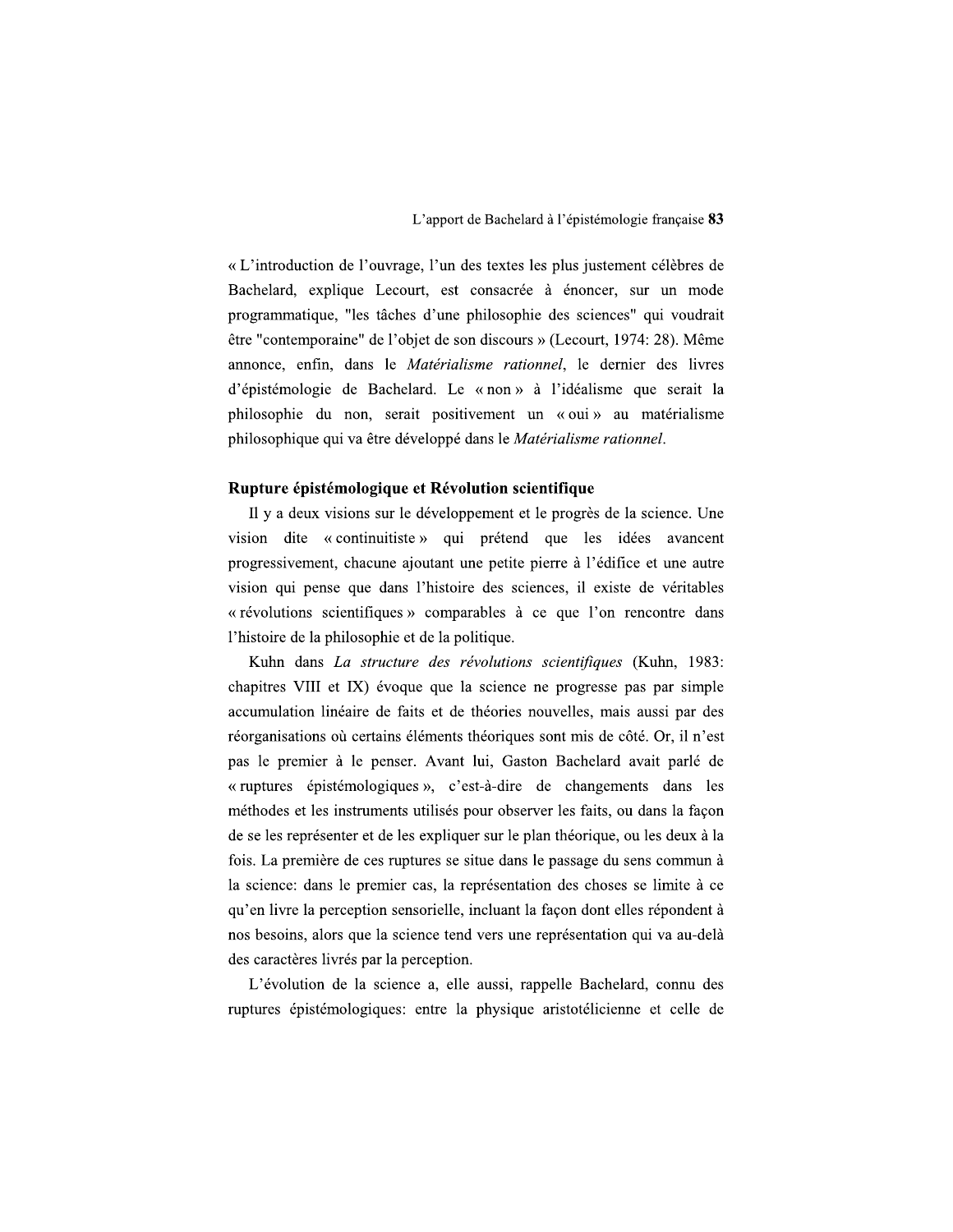Newton, entre l'astronomie géocentrique et l'astronomie héliocentrique, entre la physique de Newton et celle d'Einstein, la physique quantique, etc.

Chaque fois, il y a réorganisation de l'ensemble des concepts de la science, avec le résultat que de nouveaux concepts ont introduit; d'autres sont définitivement mis de côté, et certains enfin sont redéfinis autrement. Une fois que vous avez accompli une révolution, tout reste à faire. Bachelard invente un concept qui n'a pas été bien développé et exploré: le concept « refond » ou « réforme » épistémologique, qui représente un long travail pour les scientifiques.

Pour Bachelard, La physique d'Einstein, par exemple, introduit le nouveau concept d'espace-temps à quatre dimensions et à métrique variable (l'espace-temps est ou moins courbe en fonction de la masse des corps qui le constituent), et abandonne l'espace et le temps subsistants, absolus, uniformes et infinis de Newton; la masse y devient fonction de la vitesse, alors qu'elle était fonction de l'accélération chez Newton; enfin, la masse pesante (qui dépend de la gravitation) et la masse d'inertie ou masse de choc due à la vitesse), différentes dans la physique de Newton, sont identiques dans la physique d'Einstein (Bachelard, 1962: 19-25; Bachelard, 1966b,: 1-11).

Bachelard soutient que la physique contemporaine doit toute son originalité - qui fait aussi toute sa difficulté pour les esprits rompus - aux doctrines scientifiques classiques. Dans les premiers ouvrages épistémologiques, notamment dans le Nouvel Esprit scientifique et la Philosophie du Non, il parle de la rupture et de la révolution scientifique et épistémologique du XX<sup>ème</sup> siècle. La question essentielle pour Bachelard est la suivante: la rupture est-elle un événement historiquement repérable dans l'histoire des sciences ou bien un sujet qui ne vaut que pour les physiciens du XX<sup>ème</sup> siècle? Il se pose également une autre question: La rupture est-elle le propre de toute connaissance scientifique? Pour lui, dans le livre du *Nouvel esprit scientifique*, la rupture entre connaissance commune connaissance scientifique est caractéristique « règne et du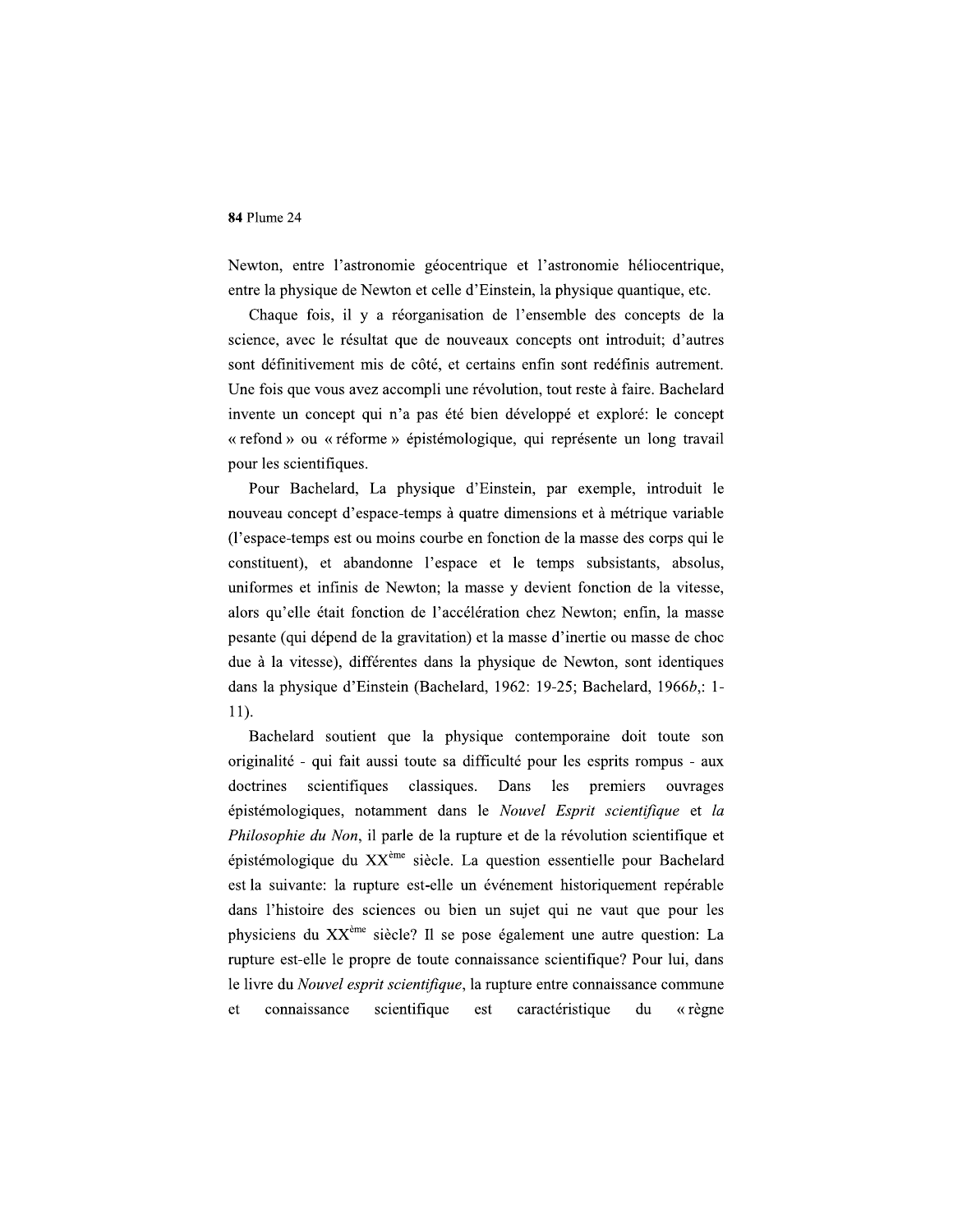épistémologique nouveau ». Mais, dans *La Formation de l'esprit* scientifique, Bachelard affirme qu'« il faut accepter pour l'épistémologie le postulat suivant: l'objet ne saurait être désigné comme un « objectif » immédiat; autrement dit, une marche vers l'objet n'est pas initialement objective. Il faut donc accepter une véritable rupture entre connaissance commune et connaissance scientifique » (Bachelard, 1972: 239). Dans Le *matérialisme rationnel*, Bachelard adopte une position claire et nette contre l'empirisme:

> « Entre la connaissance commune et la connaissance scientifique, la rupture nous parait si nette que ces deux types de connaissance ne sauraient avoir la même philosophie. L'empirisme est la philosophie qui convient à la connaissance commune. L'empirisme trouve là sa racine, ses preuves, son développement. Au contraire, la connaissance scientifique est solidaire du rationalisme et, qu'on le veuille ou non, le rationalisme est lié à la science, le rationalisme réclame des buts scientifiques. Par l'activité scientifique, le rationalisme connaît une activité dialectique qui enjoint une extension constante des méthodes » (Bachelard, 1953: dernière page).

# La psychologie de l'esprit scientifique et le caractère social de la science moderne

Bachelard parle souvent de « la psychologie de l'esprit scientifique » et dans La formation de l'esprit scientifique, il défend ce qu'il appelle « un point de vue psychologique sur l'histoire des sciences ». Il écrit: « Quand on cherche les conditions psychologiques des progrès de la science, on arrive bientôt à cette conviction que c'est en termes d'obstacles qu'il faut poser le problème de la connaissance scientifique». Bachelard cite quelques obstacles comme (*Ibid*: chap. VII): 1- l'expérience première, 2- l'obstacle réaliste, 3- l'obstacle animiste, 4- la libido etc. Or, l'obstacle épistémologique a un double caractère: il est par essence psychologique et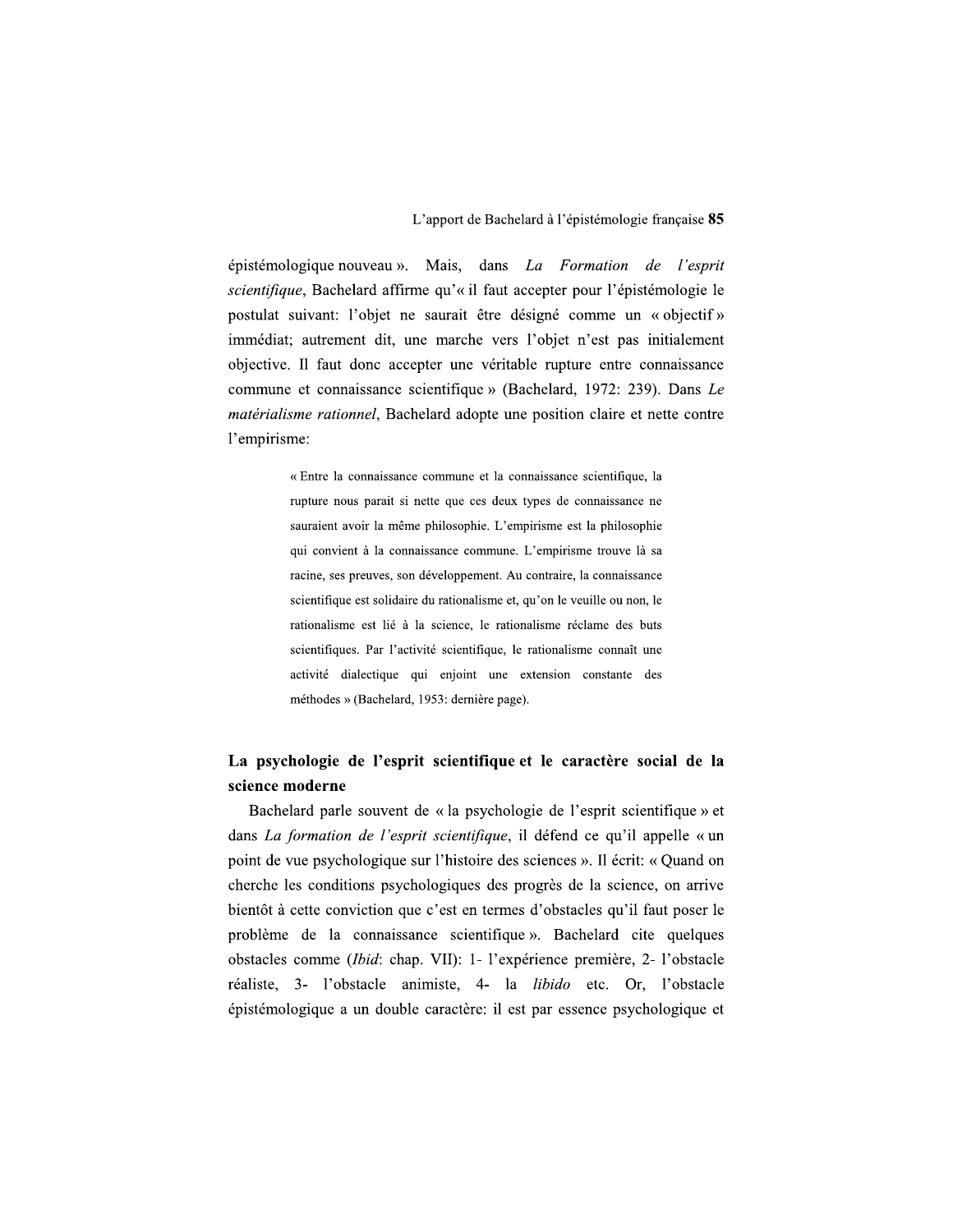anhistorique. La constitution d'une psychanalyse de la connaissance objective est liée à des études dites de « la psychologie de l'esprit scientifique », que l'on rencontre dans toutes les œuvres épistémologiques ou philosophiques de Bachelard. Ce qui est en cause pour Bachelard, ce n'est donc pas seulement l'obstacle objectif que la complexité du réel ou son éloignement opposent à la connaissance. Les difficultés majeures que rencontre notre effort ne proviennent pas primordialement de la nature de l'objet à connaître. Les obstacles sont inhérents à notre démarche, à notre esprit même. « Quand on cherche les conditions psychologiques des progrès de la science... c'est dans l'acte même de connaître, intimement, qu'apparaissent, par une sorte de nécessité fonctionnelle, des lenteurs et des troubles » (Bachelard, 1972: 13). Ces obstacles épistémologiques, il est frappant de constater que Bachelard les ramène à quelques figures élémentaires, toujours les mêmes: »C'est pourquoi toute philosophie qui bloque la culture dans le Réalisme ou le Nominalisme constitue les obstacles les plus redoutables pour l'évolution de la pensée scientifique« (Bachelard, 1972, 246). C'est-à-dire l'empirisme immédiat et le réalisme. Ce sont donc, semble-t-il, des ennemis philosophiques que Bachelard désigne par là plutôt que des obstacles épistémologiques au sens strict. Enfin, D. lecourt met l'accent sur les composantes idéologiques de la description de l'obstacle épistémologique par Bachelard (Lecourt, 1974: 126). Ces composantes idéologiques sont bien présentées jusqu'à un certain point dans La formation *de l'esprit scientifique*, mais elles restent relativement mineures si l'on tient compte des autres composantes, psychologiques, morales, pédagogiques. Le recours à la psychanalyse est alors compris par Lecourt comme un emprunt à cette doctrine basée sur une « théorie naturaliste de l'idéologie » (Ibid.). Pour D. Lecourt l'une des grandes lignes des œuvres de Bachelard est d'avoir fondé la « psychanalyse de la connaissance objective ». « Il faut bien dire: ce qui seul permet à Bachelard de penser la nécessité des "obstacles épistémologiques" c'est une certaine conception de l'âme humaine qui enracine le "rapport imaginaire", dans l'imaginaire des images produites par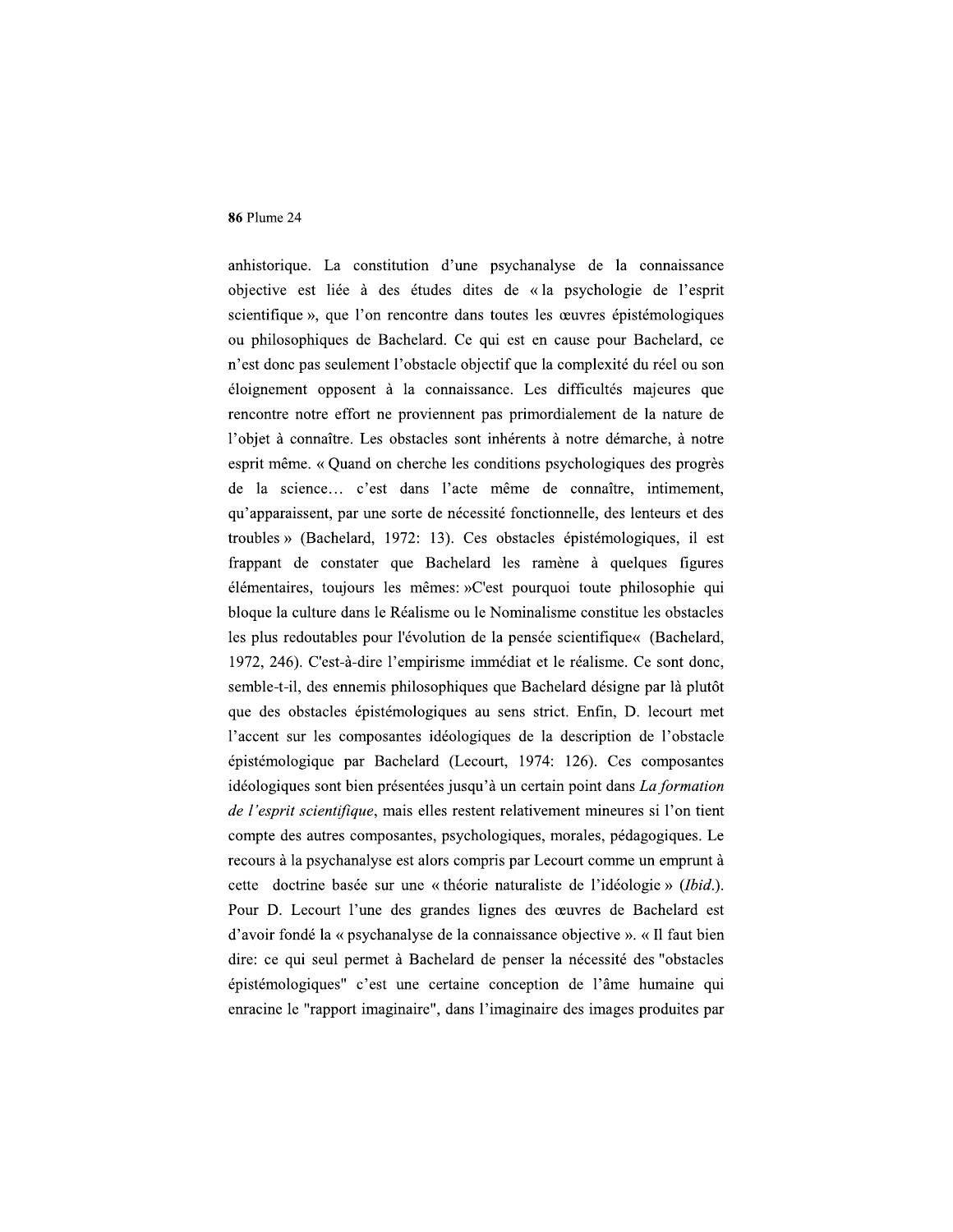l'imagination. Les nombreuses pages où Bachelard décrit cette intervention inhibitrice des images dans la pratique scientifique sont restées célèbres » (Lecourt, 1978: 34). Un peu plus loin il ajoute:

> « tous les concepts épistémologiques de Bachelard se trouvent hantés de psychologisme: dans la locution "esprit scientifique", c'est le terme esprit qui tend à devenir dominant, la notion de travail scientifique et, corrélativement, de paresse philosophique, prend une connotation subjective, l'application du "rationalisme appliqué" risque de chavirer dans la psychopédagogie, l'obstacle, enfin, peut-être entendu comme simple difficulté, cependant que la cité scientifique sera conçue comme "intersubjectivité" » (Ibid.: 35).

Bachelard, dans le Rationalisme appliqué, s'interroge encore sur la question de la psychologie. « La cité scientifique, explique-t-il, est établie en marge de la cité sociale, donc elle doit lutter contre une psychologie pour créer son non-psychologisme » (Bachelard, 1966b: 23). Si on le suit, il formule en effet « le sens philosophique de sa tâche d'épistémologie active: décrire la psychologie de dépsychologisation ». Et plus loin il dit son ambition d'établir "la différentielle de la dépsychologisation" qui s'opère dans la pensée scientifique. Problèmes non pas psychologiques au sens strict, mais "métapsychologiques", posés par « la psychologie non psychologique, la personnalité dépersonnalisée en fonction des progrès de la science » (Ibid., 71).

Dans l'introduction de son dernier livre, intitulé Le matérialisme rationnel (1953) et qui concerne la chimie, Bachelard parle du caractère social de la science moderne:

> « Si l'on prend d'ailleurs la connaissance scientifique dans son aspect moderne en réalisant au mieux toute son actualité, on ne peut manquer de mettre en valeur son caractère social bien défini. Ensemble, les savants s'unissent dans une cellule de la cité scientifique, non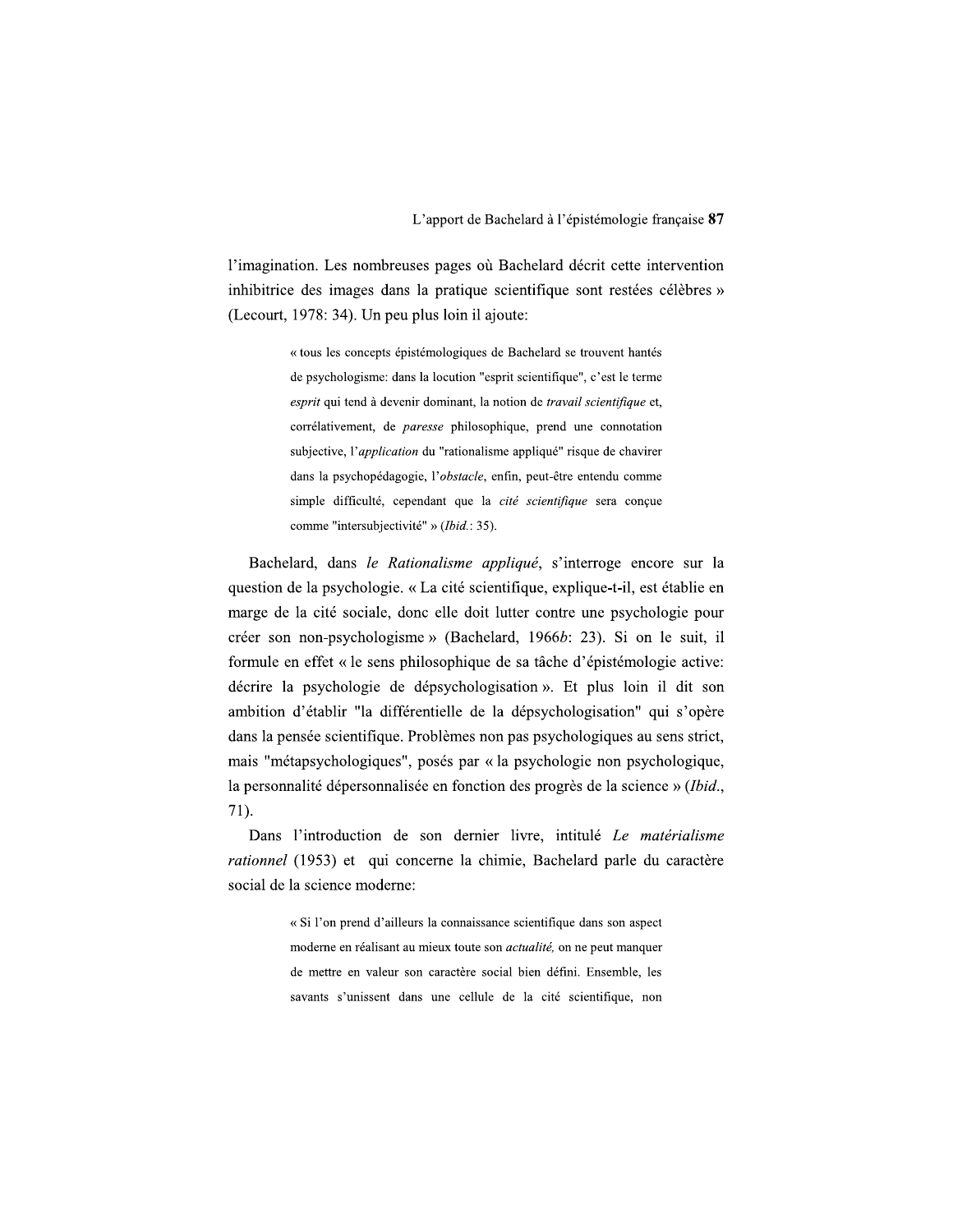seulement pour comprendre, mais encore pour se diversifier, pour activer toutes les dialectiques qui vont des problèmes précis aux solutions originales » (Bachelard, 1953: 1&2).

Ailleurs, on le sait, Bachelard pouvait écrire que seule « la société peut lancer l'électricité dans un fil ». Bref, il découvre la nécessité, pour penser l'histoire d'une science, de tenir compte de l'état de la « cité technicienne ». Or, cet état est bien évidemment lié à l'histoire des techniques de production; c'est-à- dire à la cité tout court. Quel type de détermination existe-t-il entre l'histoire des techniques de production et celle des instruments scientifiques, entre celle des instruments scientifiques et celle des concepts? Ces questions demeurent en suspens. Ici aussi paraissent les *limites* de l'épistémologie de Gaston Bachelard.

## Le matérialisme rationnel et le matérialisme naturel

Dans son dernier livre épistémologique, Bachelard parle des liens historiques qui existent entre la conception matérialiste et idéaliste de la matière; des liens qui paraissent plus intéressants pour l'historien de la philosophie et de la physique que le physicien (Ibid.). Mais ce dernier peut aussi percevoir, en les observant, certaines structures qui lui donnent des intuitions valables pour ses propres problèmes d'aujourd'hui.

Le concept de matière a pris bien des aspects au cours de l'histoire de la pensée humaine. Les divers systèmes philosophiques lui ont donné des interprétations variées et toutes subsistent encore plus ou moins dans notre conception actuelle du mot « matière ».

L'idée de la structure de la matière est née, il y a presque vingt-cinq siècles en Grèce antique. A moins de supposer une origine purement fortuite qui n'est pas à exclure. La plupart des philosophes grecs de Thalès aux atomistes estimaient que les principes de toutes choses se réduisaient à un principe unifiant au sein du changement universel. Ils posent comme élément et principe des choses, une substance première universelle subissant toutes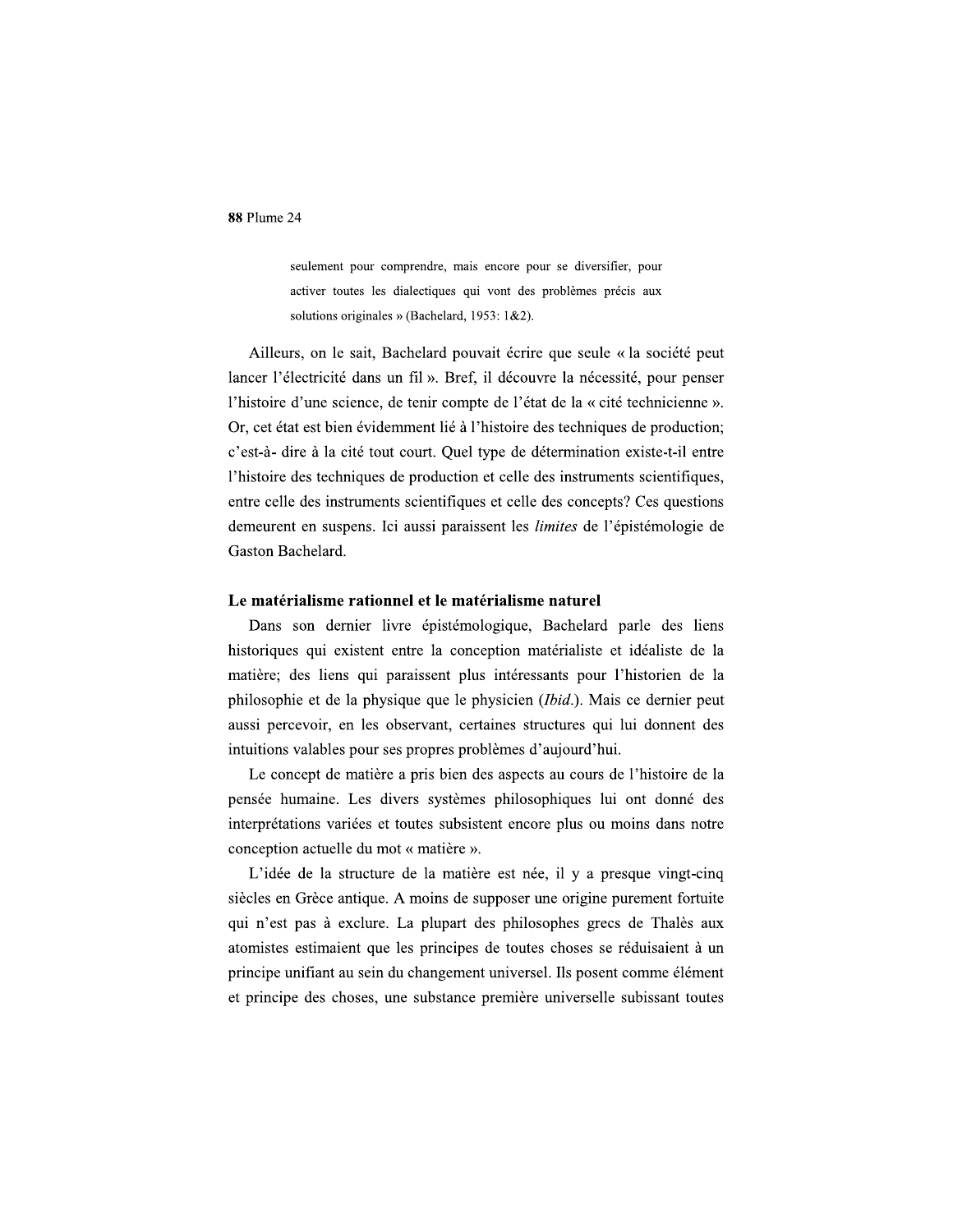ces transformations pour produire toute chose individuelle (Heisenberg, 1971: 191).

Le problème de la structure de la matière ou plus exactement la vieille question des philosophes grecs est de savoir comment ramener des phénomènes multiples à des principes simples et intelligibles. La physique moderne, et spécialement la théorie des quanta, a posé une série de questions très générales, ayant pour objet non seulement la physique, mais également les méthodes des sciences naturelles exactes et la structure même de la matière alors que ces problèmes philosophiques semblaient avoir été résolus définitivement, pour le physicien, avec la connaissance de la physique classique. Dans la théorie quantique, la question s'est posée de nouveau d'une façon très surprenante. Cette question peut par conséquent, être discutée du point de vue des sciences naturelles modernes.

Au cours de la deuxième moitié du XIX<sup>ème</sup> siècle, l'image matérialiste de l'univers a été mise en question par le développement de la science de l'électricité. Celle-ci considérait comme le réel proprement dit le champ électrique et non la matière. Une action réciproque entre des champs électriques, sans une substance support des forces, était moins facile à comprendre que la représentation matérialiste de la réalité selon la physique de l'atome; un élément abstrait et non évident entra dans l'image du monde qui partout ailleurs semblait si claire.

Les recherches ont abouti à deux conceptions opposées: le « matérialisme » et l'« idéalisme » qui ont marqué d'une manière décisive toute l'évolution de la pensée philosophique. Il semble alors que K. Werner Heisenberg, l'un des fondateurs de la physique quantique, ait en vue la tâche d'une histoire philosophique de la physique rapportée à son origine; ce qui expliquerait à la fois la composition historisante dont il fait montre dans tous ses écrits philosophiques et l'importance essentielle accordée aux Grecs.

La science est déterminée par deux idées issues de l'ancienne philosophie grecque: l'idée que la matière est composée d'unités très petites et indivisibles, les atomes, et la croyance dans le pouvoir organisateur des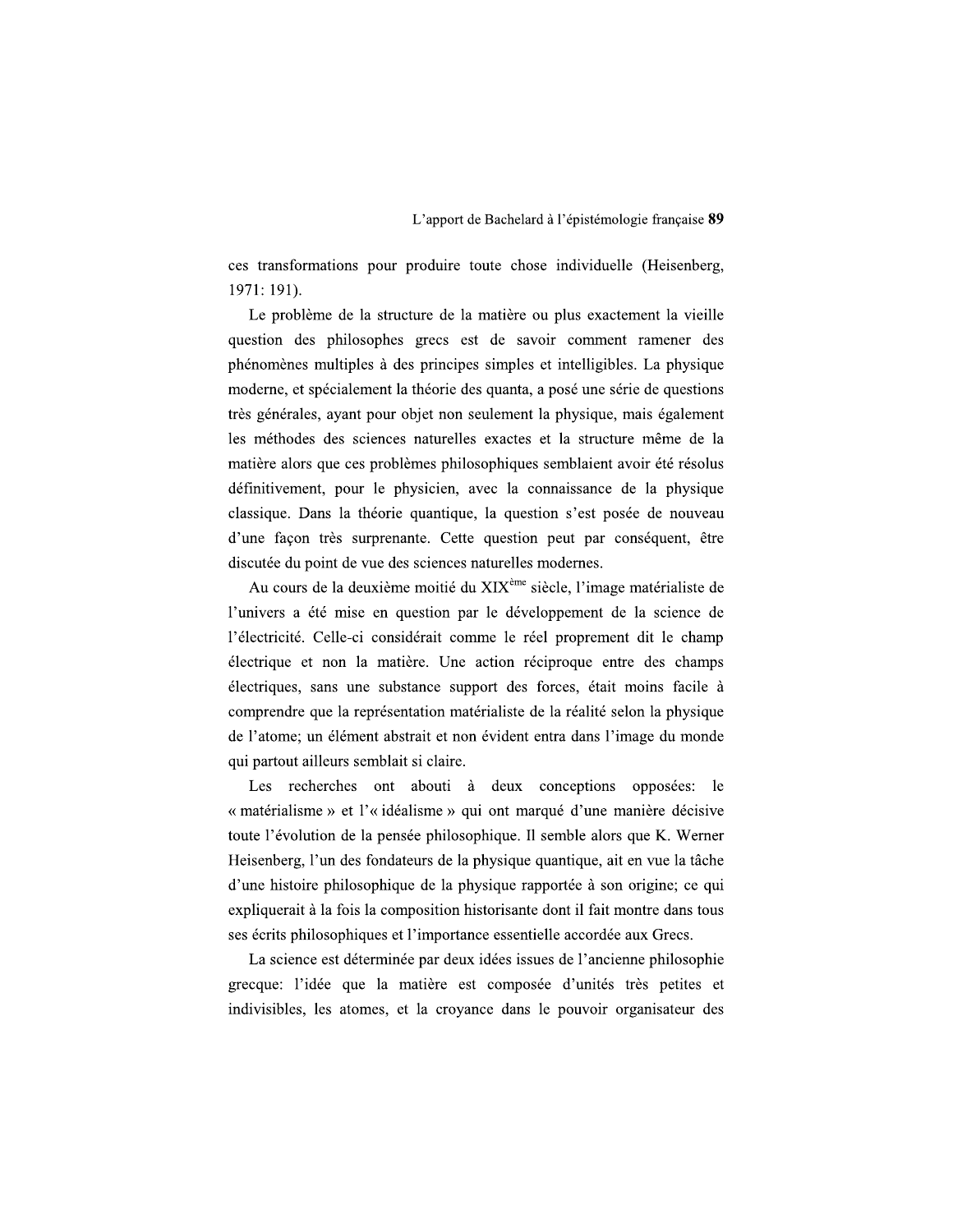structures mathématiques. Ces idées déterminent la physique contemporaine non pas par leur permanence, mais par la reprise transformée de leur conflit interne: le débat fondamental est celui qui opposait Démocrite et Platon, c'est le trait essentiel de la découverte du quantum d'action de Planck que d'avoir « réanimé la discussion sur laquelle Platon et Démocrite s'étaient opposés il y a vingt-cinq siècles » (Heisenberg, 1974: 18). Or, si le « développement récent [...] reproduit [...] la transition de Démocrite à Platon » (Ibid.), c'est que la physique contemporaine a définitivement renoncé à l'idée des atomes comme briques ultimes munies de propriétés représentables dans la géométrie ordinaire pour les remplacer par un atome démuni de qualités, échappant à toute possibilité de représentation intuitive, bref par  $un$ atome qui n'est qu'une « équation abstraite multidimensionnelle » (Ibid.). La défaite de Démocrite est pour Heisenberg la défaite de la tentative pour interpréter l'opposition entre l'être et le nonêtre, comme une opposition entre le plein et le vide (Heisenberg, 1952: 54-55). Elle est, inversement, une victoire de Platon, comme, il le suggère souvent.

Poincaré, quant à lui, fidèle à sa tactique qui lui prescrit de ne pas prendre et de regarder les événements en spectateur extérieur à tous les démêlés, pense que les deux hypothèses. Qu'elles sont les deux pôles de la connaissance humaine. Ce qui fait que celle-ci est condamnée à osciller entre l'une et l'autre selon les époques et les éléments nouveaux:

> « Nous ne sommes pas près de voir finir la lutte entre les deux façons de penser, celle des atomistes qui croient à l'existence d'éléments ultimes, dont les combinaisons en nombre fini mais très grand, suffiraient pour expliquer les aspects variés de l'univers, celle des partisans du continu et de l'infini. Cette lutte durera tant qu'on fera de la science, tant que l'humanité pensera, parce qu'elle est due à l'opposition entre deux besoins inconciliables de l'esprit humain, dont cet esprit ne saurait se dépouiller sans cesser d'être: celui de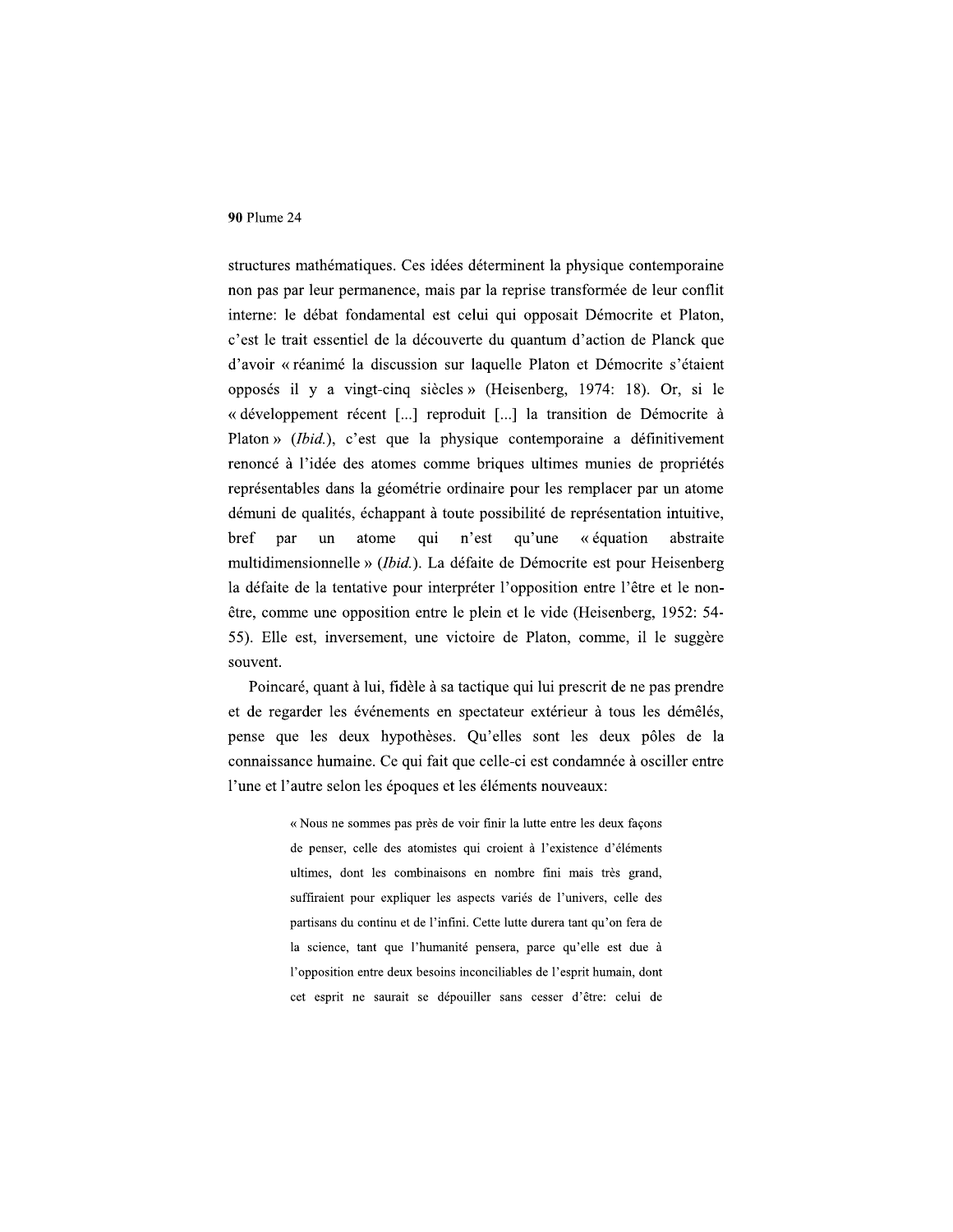comprendre et nous ne pouvons comprendre que le fini, et celui de voir et nous ne pouvons voir que l'étendue qui est infinie » (Poincaré, 1913: 67).

Oue signifient le matérialisme et l'idéalisme chez Bachelard? Est-ce que sa philosophie est une philosophie matérialiste ou bien une philosophie idéaliste? La réponse est très complexe: d'abord parce que les deux notions de matérialisme et d'idéalisme ont une définition bien particulière et ensuite à cause de la difficulté de la pensée bachelardienne (du moins pour nous). Brièvement, on peut dire que dans le Nouvel Esprit scientifique, Bachelard, devant le « réel immédiat » de Meyerson qui est un simple prétexte de pensée scientifique, présente son réel scientifique qui doit, selon lui, déterminer « un réalisme de seconde position ». Dans la *philosophie du Non*, il revient encore sur le sujet et écrit (Bachelard, 1940: 36-37): «La réalisation prime la réalité », et cette primauté de la réalisation « déclasse la réalité » en second position (Bachelard, 1971: 38). Dans le Nouvel Esprit scientifique, il déclare: « L'épistémologie de microphysique n'est pas chosiste», ensuite dans les textes l'Activité scientifique de la physique contemporaine sur la physique des particules étaient développés dans ce sens (Bachelard, 1965: 83-84). Enfin, dans le Matérialisme rationnel, la science n'est pas une « leçon de choses ».

La réflexion de Bachelard sur l'usage scientifique des images se fait précisément sur la constitution de l'atome et la figuration planétaire de l'atome par Niels Bohr. Il va caractériser, cette image comme « arrêt d'imagerie métaphorique » (Ibid.). On se demande comment, grâce à la spectroscopie effectuée par Balmer, Bachelard pourrait écrire dans Le Rationalisme appliqué: « L'image d'un atome organisé comme le système planétaire ne peut pas s'imposer par ses aspects réalistes. Il renvoie simplement à une organisation mathématique. Il faut le lire mathématiquement, en ne quittant pas le sens dominant des formules mathématiques » (Bachelard, 1966*b*: 180).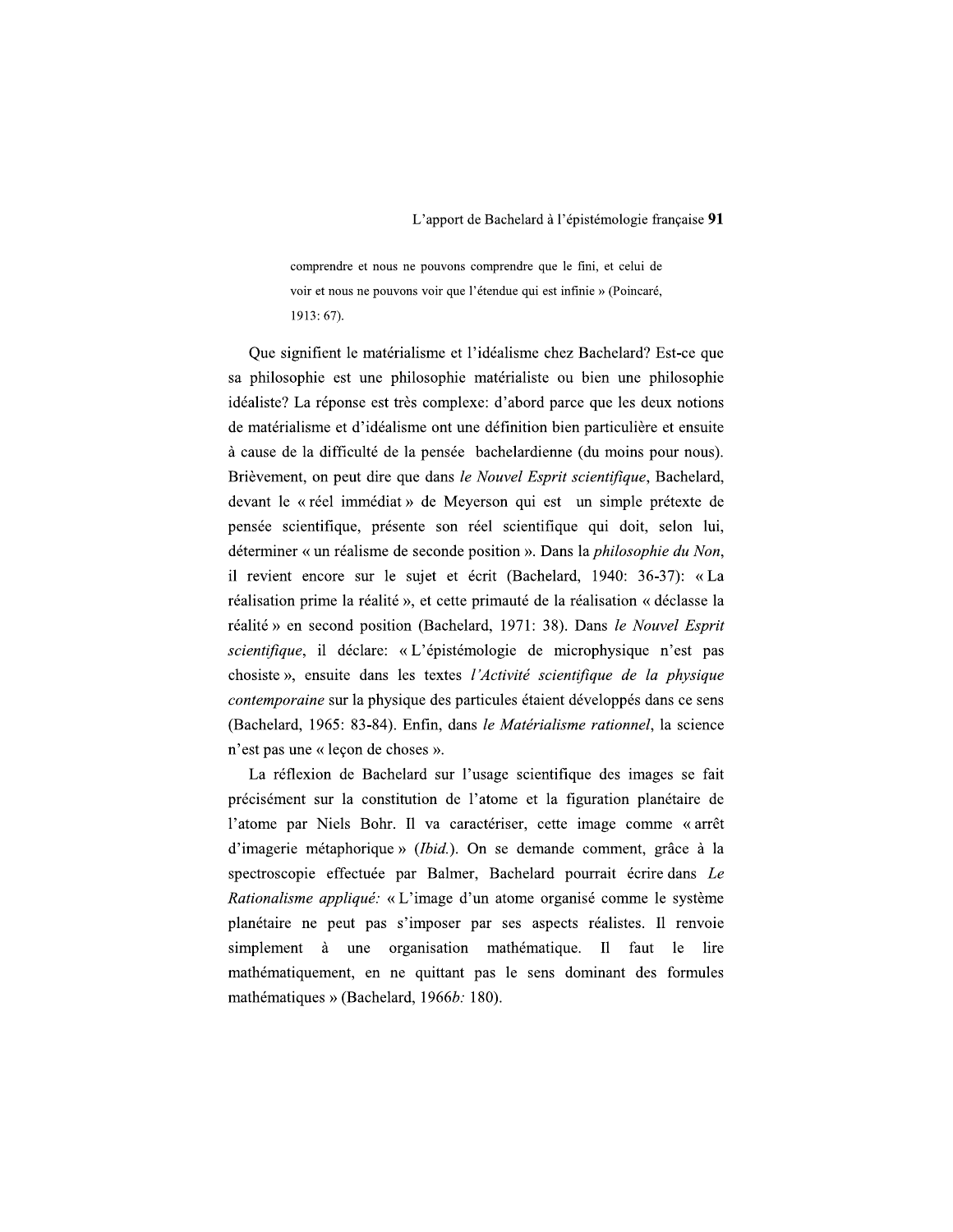Dans son dernier ouvrage épistémologique consacré à la chimie, Bachelard prend une position nette à l'égard du « matérialisme naturel », il écrit:

> « Et de ce caractère social, il faut en tenir compte tout de suite, puisque la pensée essentiellement progressive de la science de la matière part de là en nette rupture avec tout matérialisme "naturel". Le départ culturel de la science prime désormais tout départ naturel. Etre un chimiste, c'est ce mettre en situation culturelle, en prenant place, en prenant rang, dans une cité scientifique nettement déterminée par la modernité de la recherche » (Bachelard, 1953: 1-2).

Il y oppose systématiquement ce que le chimiste appelle une « substance » à ce que le philosophe entend par substance. Au nombre des caractères essentiels de la substance chimique, figure la « pureté ». Voici ce qu'écrit Bachelard à ce propos: « on peut dire qu'il n'y a pas de pureté sans purification. Et rien ne peut mieux prouver le caractère éminemment social de la science contemporaine que les techniques de purification. En effet, les processus de purification ne peuvent se développer que par l'utilisation de tout un ensemble de réactifs dont la pureté a reçu une sorte de garantie sociale ».

La substance homogène est un départ possible pour une étude de la matière. Dès qu'une matière est homogène, il semble qu'elle ait un signe substantiel. Une telle substance est l'occasion d'une connaissance matérialiste claire et distincte. « Avec la considération, dit Bachelard, des substances homogènes un cartésianisme matérialiste rigoureux est possible. Il semble qu'une sorte de logique matérialiste fondée sur l'expérience chimique manie les matières homogènes comme la logique formelle manie les termes bien définis » (Ibid, 63).

## Conclusion

Il existe certainement une tradition française de réflexion philosophique sur les sciences, mais il est très difficile de parler de commencement absolu.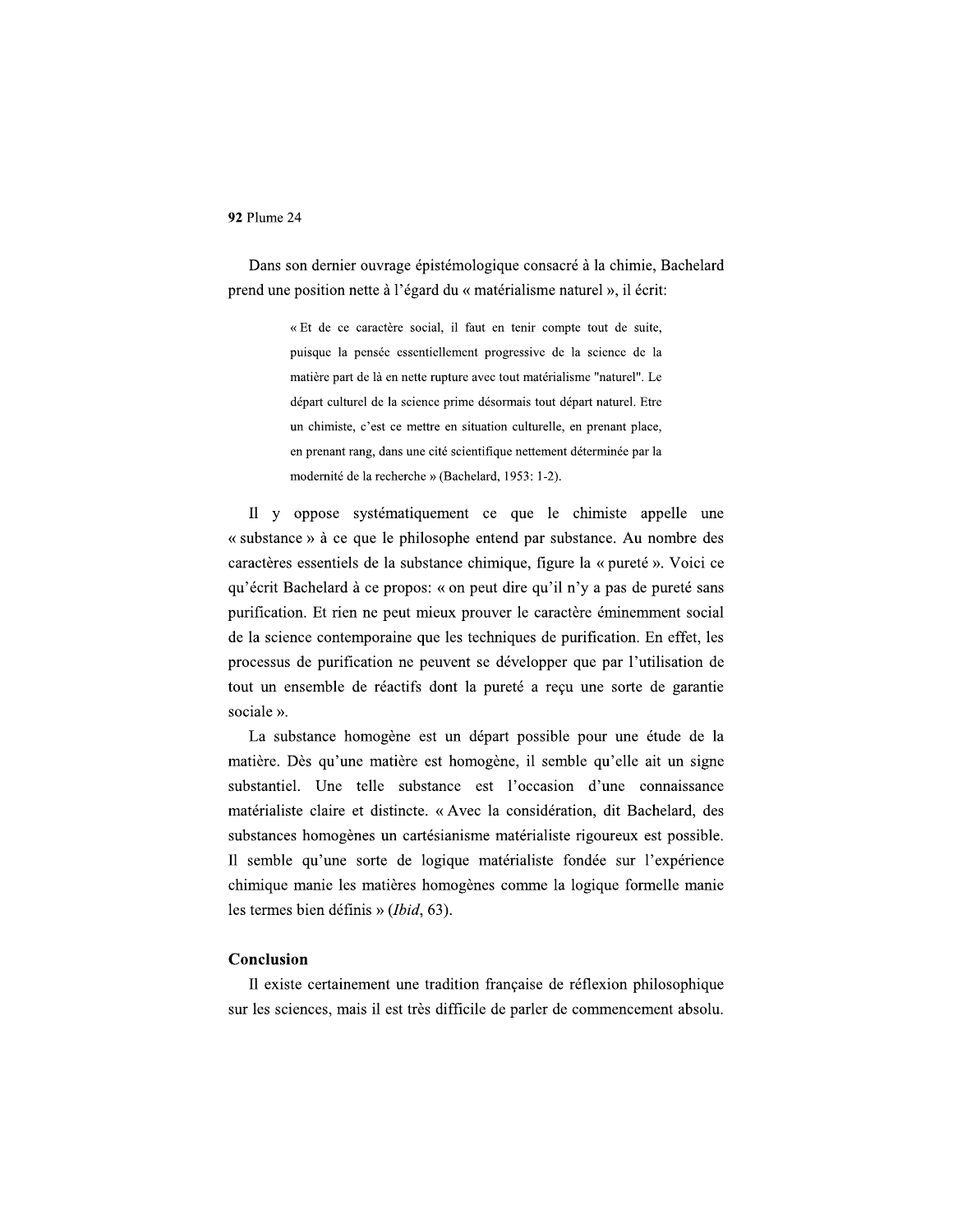Car la science, dès son origine, s'est conduite comme une interprétation philosophique sur sa méthode et sur sa valeur. Il existe, au début de  $XX<sup>eme</sup>$ siècle, une crise dans les domaines philosophique et scientifique. Les philosophes essaient de réagir à cette crise et ne peuvent assister passivement à l'enseignement des sciences dans les domaines comme la physique quantique et la relativité, les mathématiques, la biologie et la chimie. Pour répondre à la crise, ils sont obligés de se promettre dans l'histoire de la science. Emile Boutroux a bien expliqué cette situation dans son intervention présentée oralement au congrès international de la philosophie de 1900 à Paris (Boutroux, 1900, 1-7): D'une part, la philosophie s'est rapprochée des sciences en les voyant atteindre et résoudre les problèmes réels et vivants dont elle ne peut se désintéresser; et réciproquement, les savants ont éprouvé le besoin, après l'enthousiasme que la science pour la science avait d'abord provoqué, de compléter leur œuvre et de leur donner un sens général par une synthèse philosophique des conclusions fragmentaires qu'ils avaient déjà établies. La philosophie, dans cette association, n'a pas perdu son caractère pour devenir un simple prolongement de chaque science positive. Il devient dès lors possible de tracer une ligne reliant les questions des philosophies de 1900 à celles qui préoccupent ceux de l'entre-deux guerres mondiales, notamment Gaston Bachelard en passant par Duhem, Poincaré, Milhaud, Le Roy, Boutroux, Meyerson, Brunschvicg, ...etc.

On peut retenir en matière d'épistémologie chez Bachelard les thèses suivantes:

1 – Avec Bachelard nous somme à la fin de positivisme en France et en critiquant le courant conventionnalisme de Duhemmême temps en Poincaré, il représente une nouvelle génération d'épistémologues. Bachelard rejette la thèse du continuisme historique chez ses prédécesseurs et invente le terme de « rupture épistémologique ». Il existe donc une double discontinuité chez Bachelard: d'une part les théories scientifiques; d'autre part la « rupture épistémologique ». Cette thèse a été reprise par Kuhn dans La structure des révolutions scientifiques.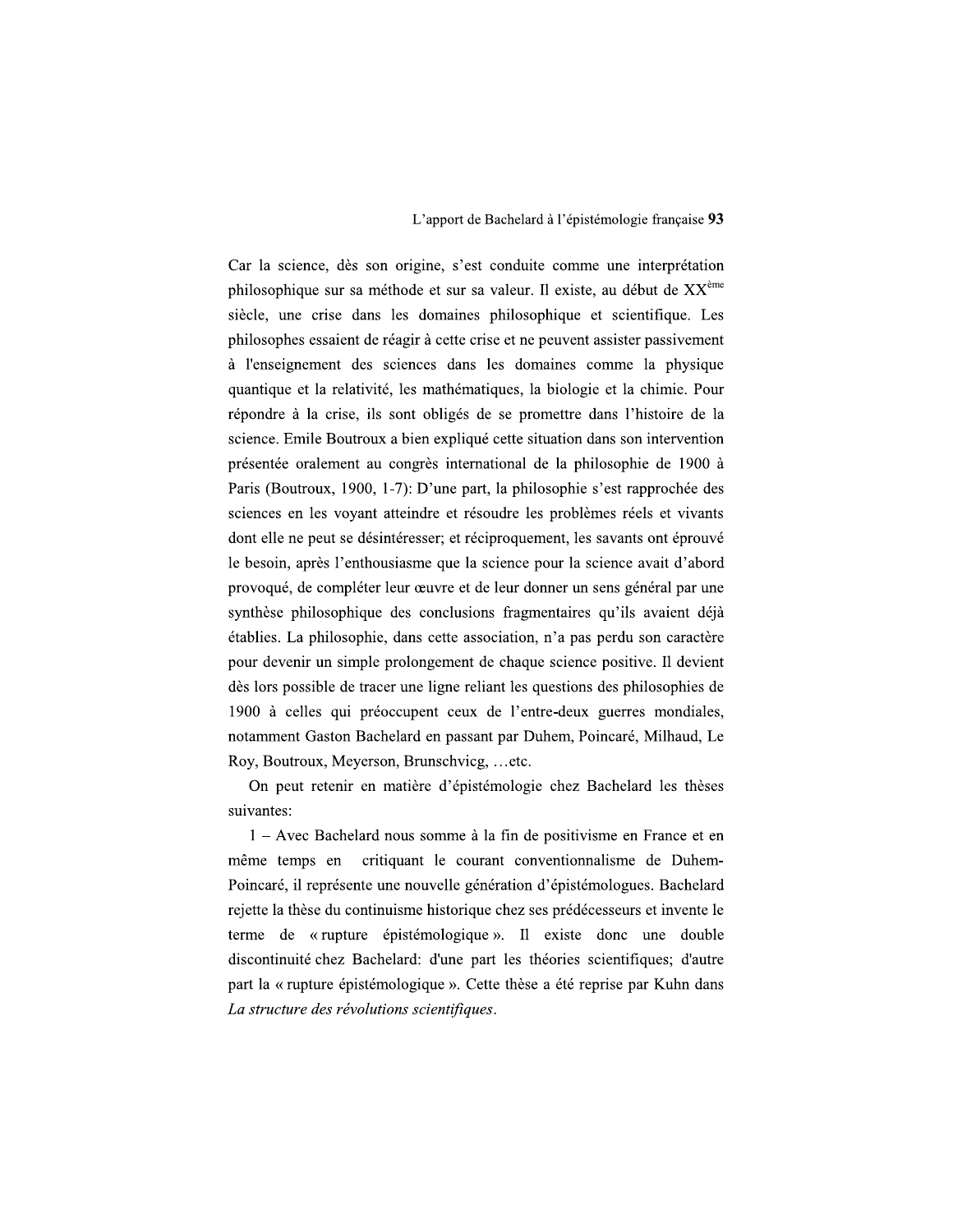Ces ruptures ne s'opèrent qu'au prix du franchissement d'« obstacles épistémologiques »; les principaux obstacles épistémologiques sont présentés dans La formation de l'esprit scientifique: l'expérience première ou l'expérience quotidienne, l'obstacle verbal où un mot où une image constitue l'explication, l'obstacle subs tantialiste ou réaliste, l'obstacle animiste.

2 – Pour Bachelard aucune philosophie traditionnelle, ni l'empirisme, ni le rationalisme, ni le matérialisme, ni l'idéalisme, ne peuvent représenter correctement les théories de la physique quantique et de la physique de relativité. C'est le « polyphilosophisme » ou la « philosophie du non ».

 $3 - \alpha$  La science créée de la philosophie » est une thèse originale de la philosophie des sciences de Bachelard qui développe dans Le nouvel esprit scientifique et La philosophie du non.

4 – La philosophie de Bachelard a largement influencé l'épistémologie française, notamment Koyré, Althusser, Canguilhem, Simondon, Foucault. Il semble également que le concept de paradigme inventé par Kuhn soit inspiré de Bachelard.

## **Bibliographie**

- Bachelard (1927), Étude sur l'évolution d'un problème de physique. La propagation thermique dans les solides, Paris, Vrin.
- Bachelard (1940), La Philosophie du non: essai d'une philosophie du nouvel esprit scientifique, PUF, Paris.
- Bachelard (1953), Le matérialisme rationnel, PUF, Paris.
- Bachelard (1957), La Poétique de l'espace, PUF, Paris.
- Bachelard (1960), La Poétique de la rêverie, PUF, Paris.
- Bachelard (1965), L'activité rationaliste de la physique contemporaine, PUF, Paris,  $(1951).$
- Bachelard (1966a), La philosophie du Non. Essaie sur d'une philosophie du Nouvel Esprit scientifique, PUF, Paris, 1940.
- Bachelard (1966b), Le rationalisme appliqué, 3<sup>e</sup> éd., PUF, Paris.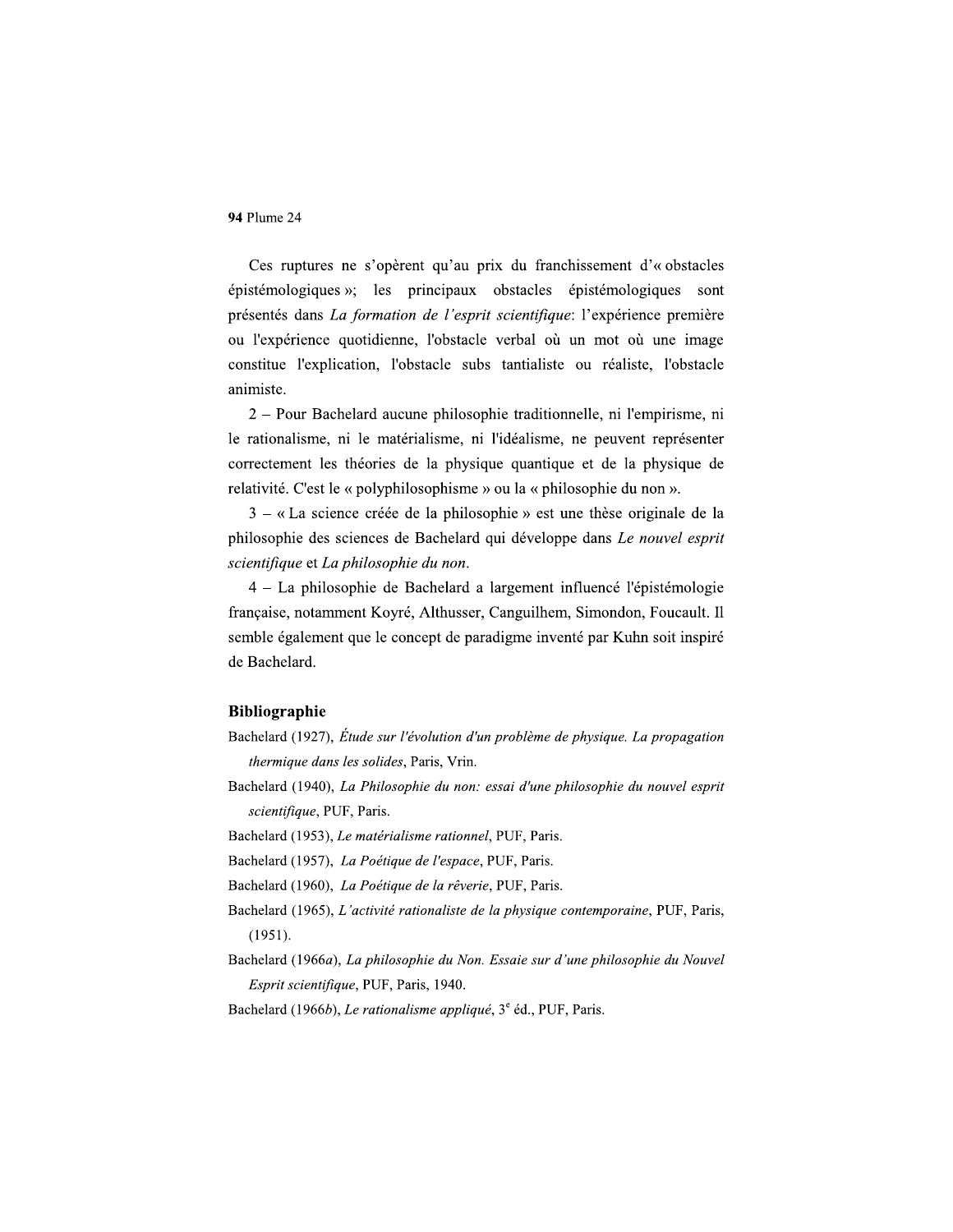Bachelard (1971), le Nouvel Esprit scientifique, PUF, Paris.

- Bachelard (1972), La Formation de l'esprit scientifique, Vrin, Paris, (1938).
- Bohr N. (1991), Physique atomique et connaissance humaine, Paris, Gallimard, Paris.
- Boutroux E. (1900), « De l'objet et de la méthode dans l'histoire de la philosophie », ler Congrès international de philosophie, [Paris, 1-5 août 1900, actes] Description matérielle: 4 vol. (XXII-460, 428, 688, 529 p.), Vol. IV, pp. 1-7.
- Canguilhem G. (2001), « L'histoire des sciences dans l'œuvre épistémologique de Gaston Bachelard », (1963), reproduit dans Etudes d'histoire et de philosophie des sciences, Paris, Vrin, 1968. Chimisso C., Gaston Bachelard. Critic of Science and the Imagination, Routledge.
- Cournarie L. (2006), L'imagination: analyse de la notion, étude de textes: Aristote, Malebranche, Bachelard, Armand Colin, Paris.
- Ernico Castelli Gattinara (2001), « Epistémologie 1900 la tradition française », Revue de synthèse, 4<sup>e</sup> sér., avr.-déc.
- Gil D. (1933), Bachelard et la culture scientifique, PUF, Paris.
- Gil D. (2010), Autour de Bachelard esprit et matière, un siècle français de philosophie des sciences (1867-1962), Les Belles Lettres, Encre marine.
- Heisenberg W. (1952), Philosophical problems of quantum physics, New-York, Pantheon.
- Heisenberg W. (1971), Physique et philosophie, Paris, Albin Michel.
- Heisenberg W. (1974), «Natural law and structure of matter», in Across the frontiers, New York, Harper & Row.
- Jorland G. (1981), La science et la philosophie: recherches épistémologie d'Alexandre Koyré, Gallimard, Paris.
- Kuhn T. (1983), La structure des révolutions scientifiques, Flammarion, Paris.
- Lafrance G. (1987), Gaston Bachelard, profils épistémologiques, Presse de l'Université d'Ottawa.
- Lamy J. (2012), « Entre science et poésie. L'œuvre plurielle de Gaston Bachelard », La pensée de Gaston Bachelard, Dossier coordonné par Quentin Molinier, Parution initiale: Implications philosophiques.